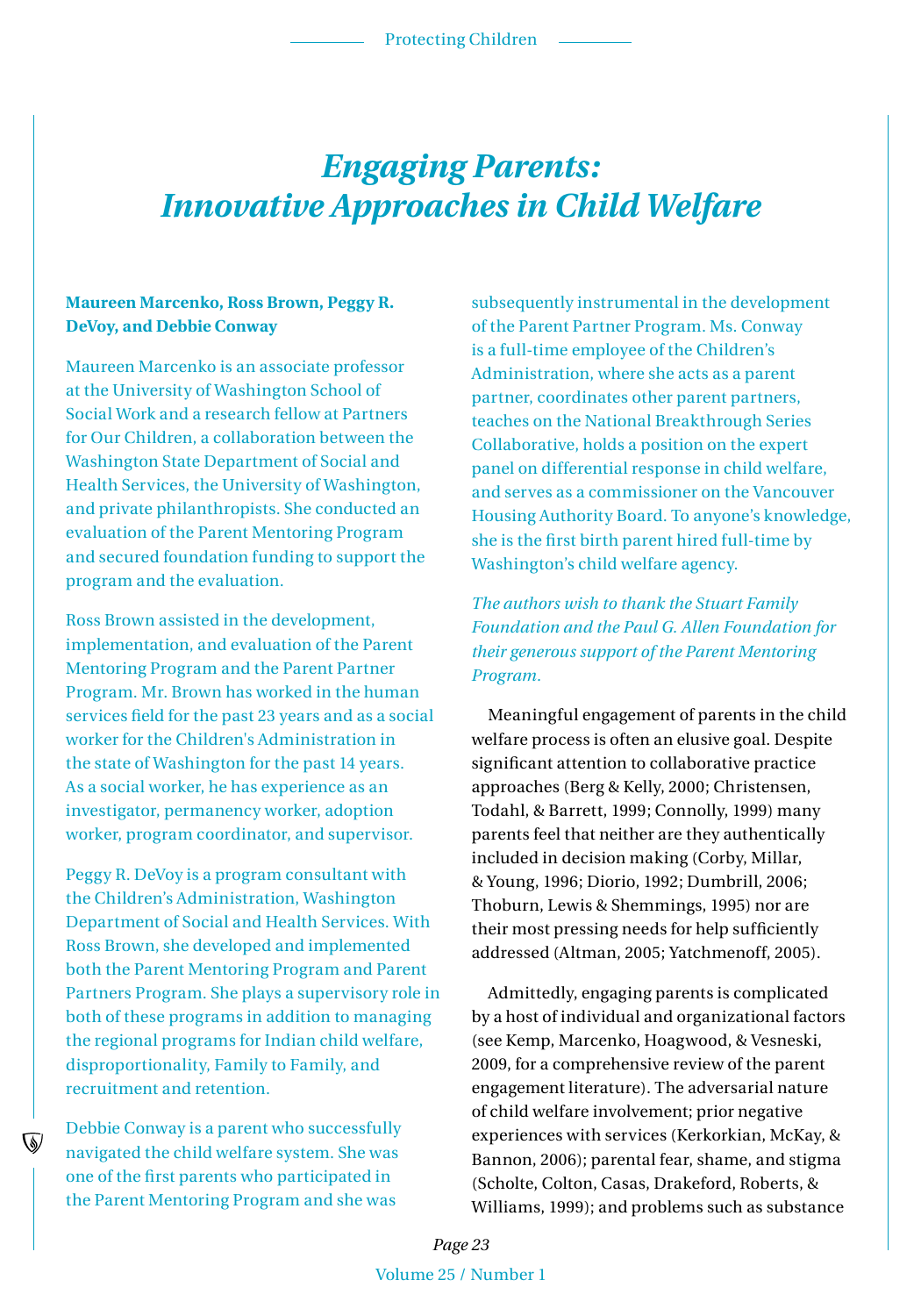abuse, mental illness, and domestic violence (Littell, Alexander, & Reynolds, 2001), can impede the development of the client-worker relationship. Social workers, juggling the demands of high caseloads with attendant court work, record keeping, and work with children, have little time to devote to the often time-consuming process of building a trusting relationship with parents (Smith & Donovan, 2003).

Attempts to build relationships with parents are further hindered by the power and authority inherent in the role of the child welfare worker (Reich, 2005). As Mandell (2008) points out, "Power cannot be removed from the encounter between worker and service user, no matter how kind, self-aware or careful the worker may be" (p. 245). Cognizant of workers' ability to influence key child welfare processes such as visitation

and permanency decisions, parents are likely to be guarded and wary of workers' overtures to establish a relationship.

Finally, the usual menu of services offered to parents may not align with their most urgent needs for help. When parents are overwhelmingly poor and struggling to meet

their most basic needs for food, clothing, housing, and transportation (Marcenko, Newby, Lee, Courtney, & Brennan, 2009), accessing services can compete with the time and energy necessary to assure that survival needs are met. In a recent study, Pelton (2008) found that parents were often provided a list of resources they could contact to apply for help, presumably leaving them to deal with any barriers they might encounter. Consequently, parents rarely received help meeting concrete needs, which is often essential to providing a safe and stable home for their children.

Innovative approaches that mitigate the obstacles to engaging parents in child welfare services and more effectively address their concrete and supportive needs are called for. In this article, we describe two innovative approaches to parent engagement, the challenges and innovative features of each approach, and program efficacy data. The first model, known as the Parent Mentoring Program, is a mentoring program using specially trained foster parents to support biological parents. The second model, the Parent Partners Program is a peerto-peer program that employs parents who have successfully navigated the child welfare system.

#### **Background and Development of the Parent Mentoring Program**

The Parent Mentoring Program grew out of a challenge made to a Washington State Division of Child and Family Services (DCFS) social worker by a parent's attorney. A developmentally

 The usual menu of services offered to parents may not align with their most urgent needs for help.

delayed woman was soon to give birth to her third child. She had lost her parental rights to her first two children. As the services offered her through the first dependencies had failed to address her parenting difficulties, her attorney challenged the social worker to "find something different this time." The social worker

contacted a seasoned foster parent and proposed that the foster parent not only care for the baby when she was born, but also build a relationship with the birth mother and mentor her so she could gain the specific skills needed to care for her child.

Though this young mother did not regain custody of her medically fragile daughter, the foster parent mentor was instrumental in supporting the mother through the process of relinquishment and developing a permanent plan for her child. She also worked closely with the maternal grandmother, who was granted custody of the infant, to help her acquire the skills to meet the child's special needs. The intervention was

▧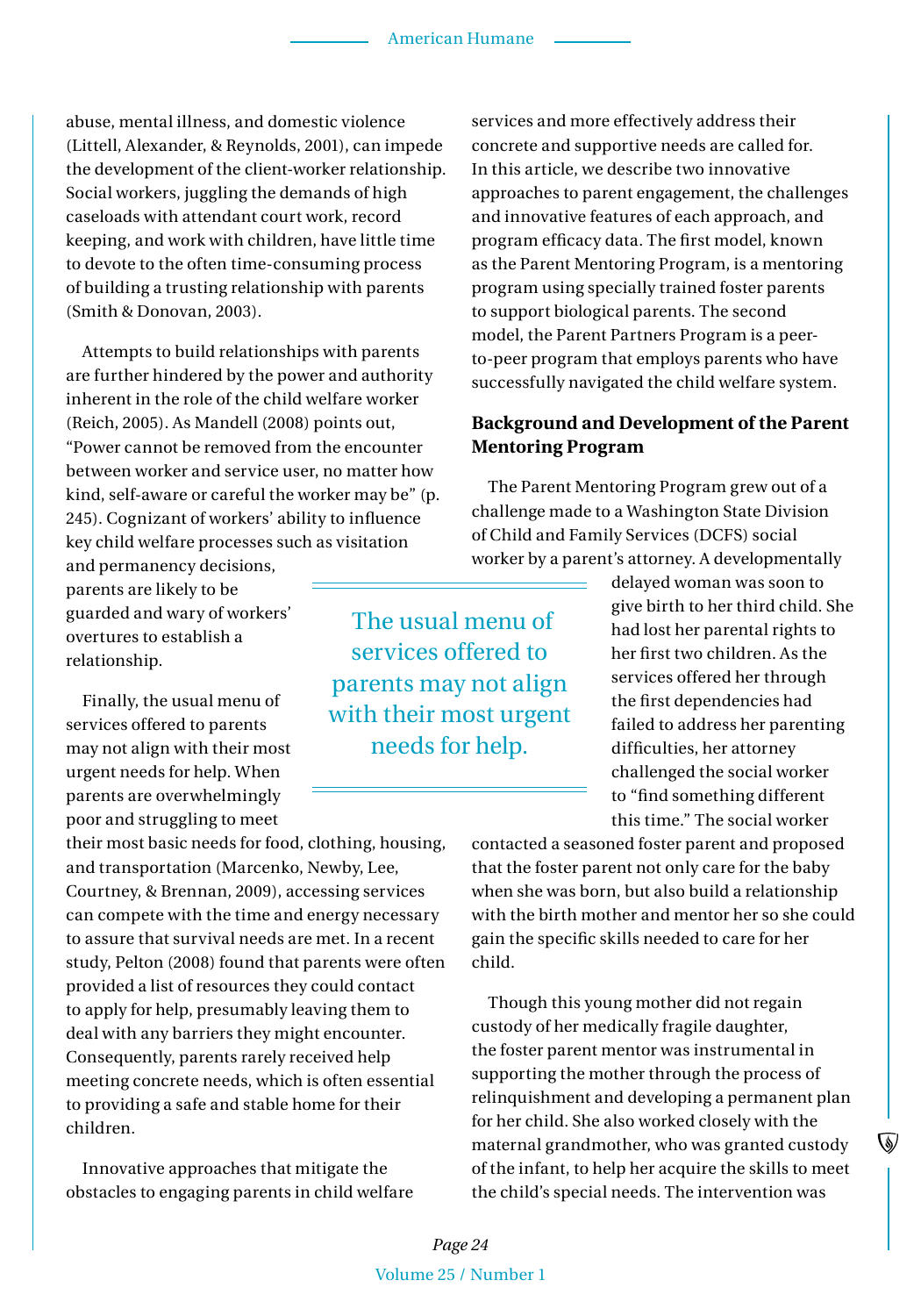determined to have been so helpful in supporting all parties in the case and achieving permanency for the child, that an effort was undertaken to create a structured program that would build on the expertise and empathy of licensed foster parents partnering with birth parents to achieve permanency.

The DCFS regional administrator responsible for the county supported the program's fledgling efforts and directed a small amount of money toward its development. The program staff developed a training curriculum, selection criteria for both mentors and participating families, and an action planning process to enable social workers to guide the mentors' work with their clients. A mechanism by which the mentors could be supervised and paid was also developed.

The Parent Mentoring Program began with a cadre of five skillful, empathic, and experienced foster parent mentors and a handful of DCFS social workers willing to partner with them. Barriers to reunification among participating families were identified and mentors and parents began working together to address the issues. Families and mentors worked together for a minimum of 5 hours each week, for an initial intervention period of 3 months, later extended to 6 months. The length of time was increased based on the feedback of parents and mentors who felt the program was not long enough to adequately address the parents' needs. The program currently employs 36 mentors in four public child welfare offices. It is noteworthy that two of those offices are located in rural counties where services are scarce and often at considerable distance from families.

#### *How Mentors Are Selected*

Mentors are licensed foster parents who have demonstrated through their interactions with the families of the children placed in their care that they possess a nonjudgmental and respectful approach with birth parents. Careful attention is given to recruiting a diverse group of mentors,

reflecting the ethnic and gender makeup of the parents in the local child welfare system. Potential mentors are referred to the program by social workers who are knowledgeable about the candidates' strengths, with recommendations from foster care licensors and other foster parents familiar with the candidates' work. Mentor candidates complete an intensive 2-day training before being invited to participate in the program. This provides the DCFS the opportunity to assess a foster parent's appropriateness for the mentoring role and a foster parent the opportunity to decide whether the program is a good fit with his or her interests and skills.

#### *How Parents Are Selected to Participate*

Parents are referred to the Parent Mentoring Program by their assigned DCFS social workers. Mentors work with both mothers and fathers, although there is a higher proportion of mothers involved with the program. While it is not unusual for a family to be referred after a petition to terminate parental rights has been filed, the social worker must represent that, should specifically identified barriers to safe reunification be addressed and removed, returning the children to their parents' care is possible. Families whose children will be returned to them with or without the intervention are not appropriate for the program, nor are parents who have no chance of safely parenting their children. In short, mentors function neither as an "extra set of eyes" in the home nor as a source of evidence for termination. In addition, parents must be reasonably cooperative with their service plan and not currently active in an addiction. While relapse is not uncommon, in our experience, even among mentored parents, those who are currently drug- or alcohol-dependent find it difficult to benefit from work with a mentor. The program is voluntary, consistent with our belief that parents are more likely to actively engage with a mentor when they are given a choice about program participation.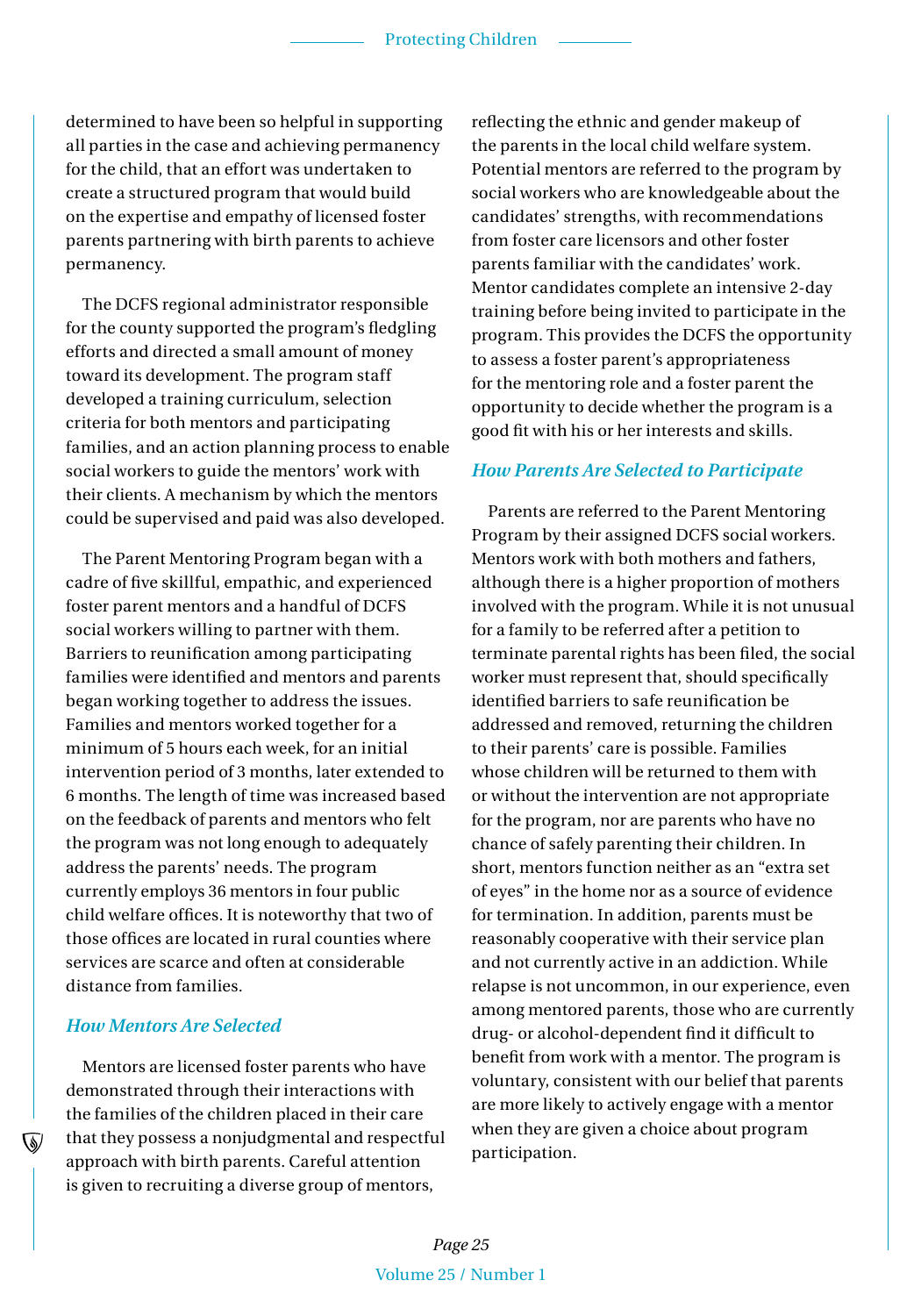Parents struggling to parent after years of addiction make up the largest segment of program participants. Mentors have also successfully worked with families whose children come into care due to chronic neglect and parents who need assistance learning to manage the specific medical or behavioral needs of their children. Parents with developmental disabilities have done well during the time that mentors were working intensively with them, but they have experienced difficulty sustaining gains once the program support ends. Parents who present a risk

to the mentors are not appropriate referrals to the program.

#### *Mentoring Process*

Once the parent has agreed to participate, the mentor, parent, and DCFS social worker sign a contract defining their relationship and

each person's responsibilities. An action plan is developed, identifying family needs, goals to be achieved, and specific tasks to reach the goals. Mentors and birth parents prioritize tasks and set meetings. The team meets at least monthly throughout the program.

Mentors work with birth parents on basic care and nutrition, budgeting, discipline, decision making, safety planning, using support systems, and child development using a prescribed parenting curriculum tailored to the birth parents' individual needs and cultural context. They also work with parents to obtain needed services such as safe housing, medical care, or mental health care; conduct job searches; and advocate for parents. The program maintains a small budget that mentors can access to make purchases that can contribute in important ways to a family's efforts to rebuild and heal. For one family, obtaining a dining room table meant sitting down to meals together, sharing meaningful time, and creating family rituals and memories.

For one family, obtaining a dining room table meant sitting down to meals together, sharing meaningful time, and creating family rituals and memories.

Mentors also help parents develop an appropriate, reliable, and safe support system. This may mean encouraging birth parents to repair fractured relationships with family, reconnect with a church, join a social group, or make friends with healthy adults in their neighborhood. They observe parents and children in their natural environments, encourage parents to use learned skills, and document these sessions, providing feedback to both the parent and assigned social worker. The mentor and social worker remain in frequent phone contact. In

> addition, mentors receive supervision and support through meetings with the program leads and monthly meetings with the entire group of mentors. Upon completion of the program, a complete file is provided to the social worker and maintained by the program team.

#### *Innovative Features of the Parent Mentoring Program*

The Parent Mentoring Program was created to fill the need for more individual and intensive support than is typically available to child welfare-involved parents. The program capitalizes on the skills of foster parents who, by virtue of their experience, are deeply knowledgeable about the child welfare system, the needs of children and families, and the resources of the community. Consequently, the program is a natural fit for the mandates and structure of the agency and the needs of the clients it serves.

Mentors are able to form supportive relationships with parents in part because the power and authority dynamics that pervade the worker-client relationship are less prominent. Thus, they are well-positioned to tailor their work to meet a parent's particular needs in a collaborative manner that is respectful of the parent's culture and parenting goals. The

V

*Page 26* Volume 25 / Number 1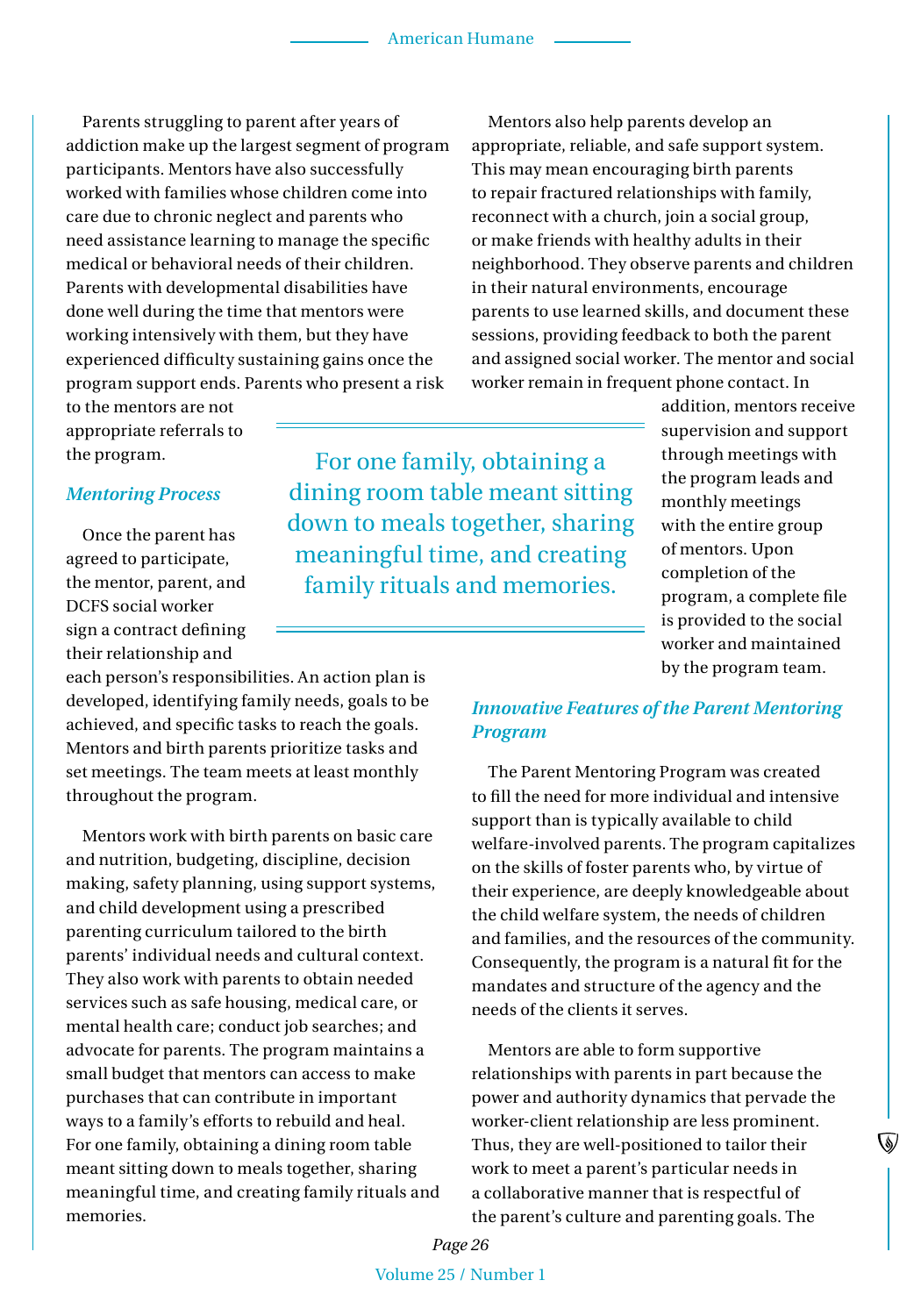#### Protecting Children

#### **Figure 1. Parent Mentoring Program Logic Model**

**Program Inputs**

Child welfare workers

Foster parent volunteers who are experienced and able to work closely with birth parents

Parents with a plan to reunify with their children

Mentoring curriculum

**Activities**

Child welfare workers discuss program with parents and make referrals

Action plan developed with social worker and family

Mentors meet with families 6-10 hours per week for up to 24 weeks

Mentors teach skills from a defined curriculum

Mentors assist families in job search, obtaining housing, connecting with services, complying with mental health care, accessing resources, resolving legal matters, building a healthy support network

Mentors meet with social workers and families monthly

Mentors complete assessment of families before and after services

Mentors provide contact/assessment documentation to social workers weekly

**Outputs**

Mentors develop a supportive relationship with parents

Families comply with the mandated service plan

Families are better able to care for and protect their children

Bonds with the child's family are maintained

Standard of reasonable efforts met

Increased teamwork among social workers, families, and foster parents

Increased community-based formal and informal support for birth families

**Outcomes**

Families more frequently reunify

Children's length of stay in foster care is reduced

Fewer children return to care after reunification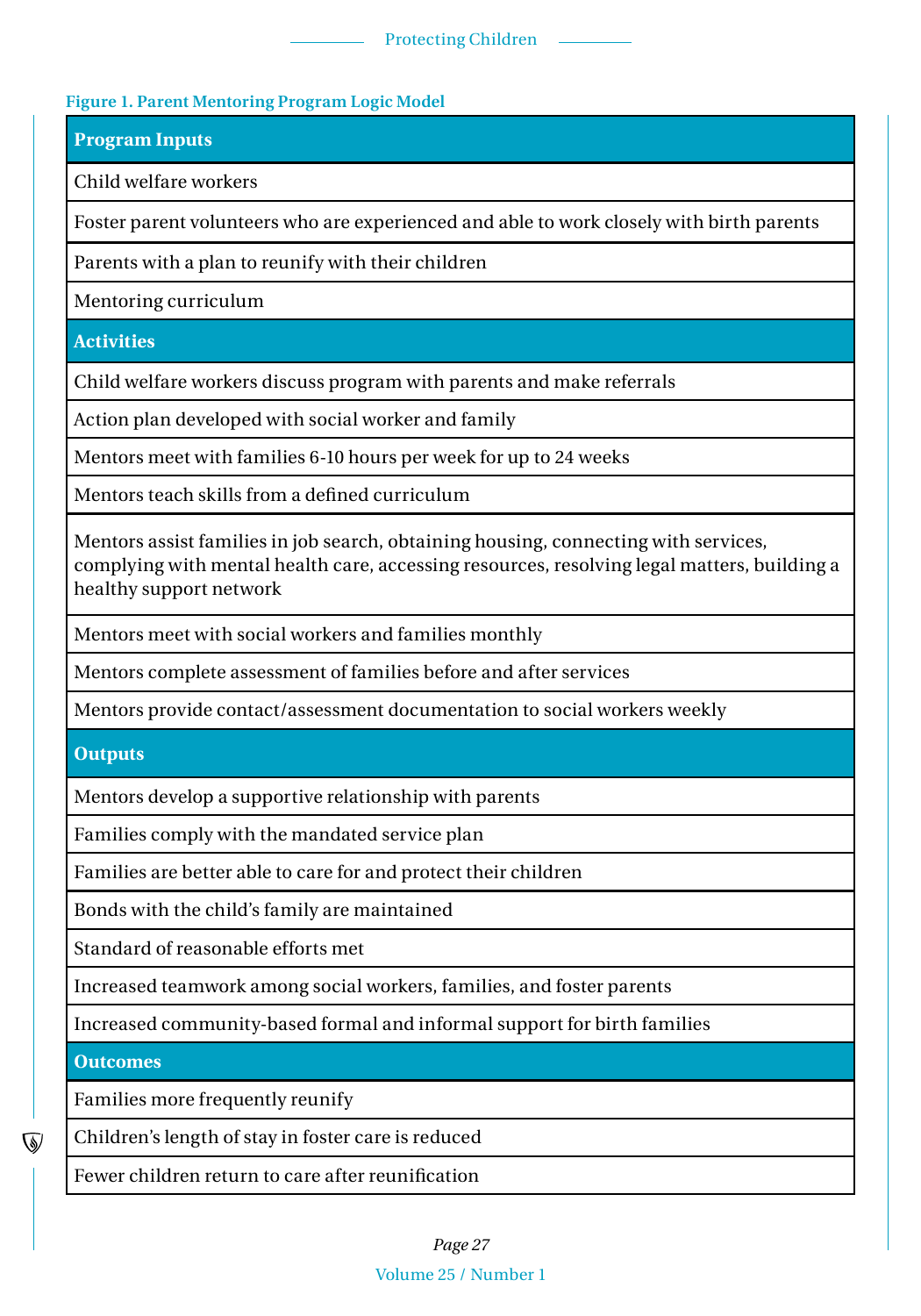program is fortunate to include a cadre of mentors diverse in gender, race, and languages spoken. As a result, mentors benefit from the multiple perspectives and life experiences of their peers and parents benefit from being able to work with mentors who share at least some common cultural elements with them.

The program design also allows for a great deal of flexibility in meeting parents' needs, encouraging mentors to think "outside the box" and assist parents in ways that are pragmatic, acceptable, timely, and culturally appropriate. Social workers, pressured by the demands of child welfare work, can succumb to recommending a standard set of services and miss opportunities to individualize service plans to best meet families' needs.

A great deal of success in child welfare practice occurs by focusing on the nuances of family life that can support change while instilling hope and confidence. A mentor who provides a compliment for responding sensitively to a child's distress or exercises the kindness of a call after a visit with children in care communicates that the parent is competent and worthy.

The agency and social workers have embraced the flexibility of this intervention and the mentors' abilities to help parents address the barriers that prevent them from succeeding, and more critically, addressing the needs of their children. Mentors, in their role as foster parents, have cared for children with special needs and as a result, can help parents understand the special needs of their children. This in turn facilitates connections with services to ensure the children's needs are met.

The intervention has become integrated into the fabric of social work practice in this administrative region. By design, the program requires very little additional work from referring social workers. This minimizes their workload burden and maximizes the likelihood that they will refer families. In the 9 years since its inception, the program has survived very

serious budgetary cuts and is supported because parents are safely reunifying with their children sooner than they were before. The program was developed and maintained by social work staff members closest to the field and the needs of the families they serve. As a result, the intervention is congruent with the structure and process of child welfare practice and more likely to be broadly applicable to other child welfare settings.

#### *Evaluation Results*

A quasi-experimental evaluation with a comparison group of families similar on demographic variables and child welfare factors found that parents in the Parent Mentoring Program were more likely to reunify with their children than were parents not in the program, and their children spent fewer days in foster care than did children of parents not in the program. Parents reported that mentors were supportive and nonjudgmental and provided highly valued assistance with parenting, organization, and practical help (Marcenko & Grossman, 2008).

#### **Background and Development of the Parent Partners Program**

After the Parent Mentoring Program had been working with families for about 6 years, it became apparent that the mentors were maintaining contact with the families they had worked with and that several of these families were healthy and thriving in the community. The mentors reported that these parents were appreciative of the services that had helped their families reunify and were eager to help other parents experience the same success.

One successfully reunified birth parent and one of the authors of this article was particularly committed to this idea, returning to DCFS to speak at trainings and participate as a community representative in family team decision making meetings. She remained close to the mentor she had worked with and together they began teaching a parenting class for child welfareinvolved parents in recovery. This now-successful

V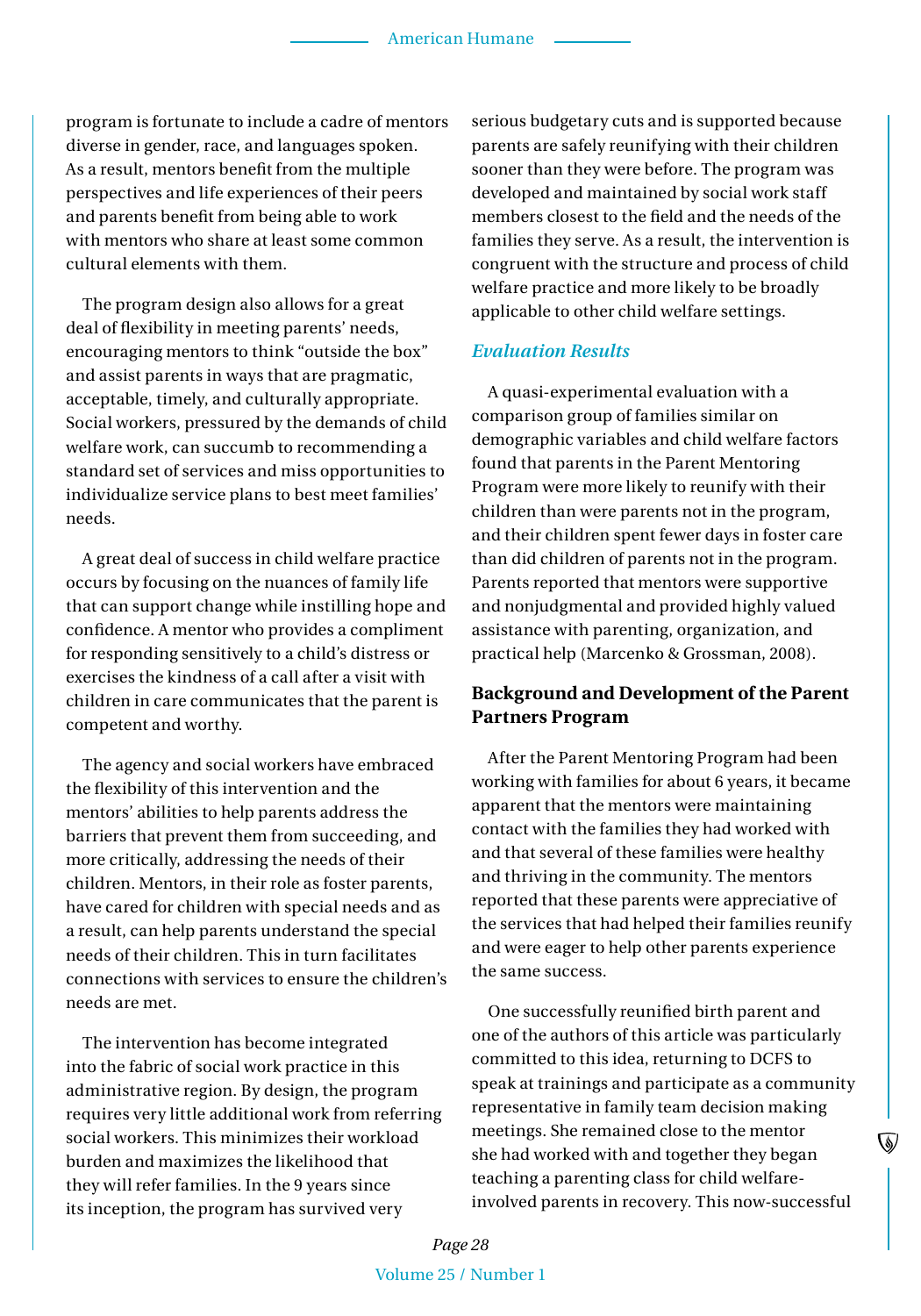parent was a familiar presence in the DCFS office and never stopped promoting birth parent engagement.

In 2007, this parent joined the DCFS staff, working with the Parent Mentoring Program, mentors, and invested social workers to develop a structure that would allow successfully reunified parents to share their experiences and offer support to parents whose children were in foster care. A parent focus group was convened to solicit parents' ideas about how a parent-toparent program might look. In addition, parent engagement programs throughout the country were contacted and studied. A meeting of community partners was held and a work group was formed with representatives from DCFS, the Attorney General's Office, the Office of Public Defense, Court Appointed Special Advocates (CASA), and the foster parent community.

In addition to the work group described above, a parent advisory group, consisting of parents who had successfully reunified with their children, was formed. These parents meet monthly with DCFS social workers and a representative of the Attorney General's Office, the Office of Public Defense, and CASA. The group has served as a focus group for the development of the Parent Partner Program. The parent advisory group continues to meet regularly and advise DCFS and other community agencies on matters related to parents' experiences in the child welfare system. They have also presented at community action planning efforts and foster parent training classes, taught a parenting class for parents in recovery, and formed a family treatment court alumni group.

Parents who wish to give back by helping other parents were originally referred to the program by their social worker or CASA after their children had been returned home and their case dismissed. Although this is still an avenue for entry to the program, more frequently, parents are coming to the program and asking how they can be trained to help other parents.

#### *Parent Partners Program Goals and Structure*

It was clear that many parents who had successfully reunified with their children were committed to supporting others who were going through a similar experience and to sharing their experiences with professionals in the child welfare system. DCFS, in an effort to utilize parents as a resource, developed a program structure with the goal of helping parents:

- become more informed consumers of the child welfare system and the services available;
- move more quickly through their anger;
- develop a good working relationship with their social worker; and
- more quickly engage in services.

The program components consist of monthly classes for parents called Here's the Deal and oneto-one support provided by a parent partner.

#### *Here's the Deal*

The parent advisory group selected the name Here's the Deal because it signaled to parents that they would get reliable information about the seriousness of their situation and the expectations of the child welfare agency. Parents at any point in their journey through the child welfare system are invited to attend and their concerned or involved relatives and supporters are also welcome. The course is composed of six units offered on a sequential basis twice a year. The units address one main topic each month. The topics were identified by the parent advisory group and include information about the dependency timeline; the role of social workers, attorneys, and others; building effective relationships with foster parents and DCFS staff; accessing services; and engaging in the recovery community.

Each unit is presented by relevant professionals and makes up one fourth of each class session.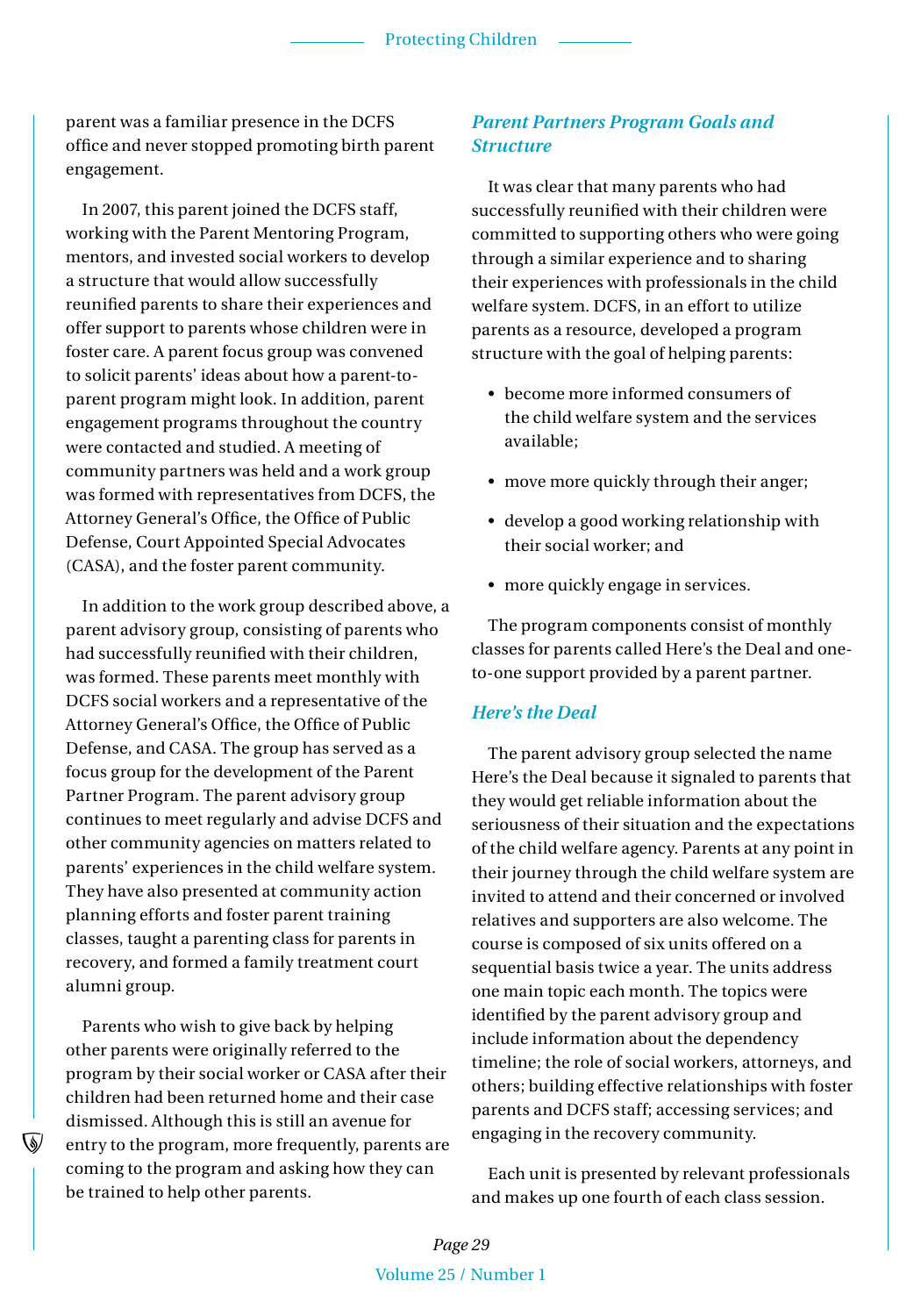Each session features a panel of child welfare professionals (social workers, foster parents, attorneys, CASA volunteers, and others) who introduce themselves and describe their roles

and responsibilities. A parent drawn from the parent advisory group and who has successfully reunified with his or her children, shares his or her experience and offers encouragement to parents currently engaged with DCFS. These parents complete a training on strategic sharing.

Lastly, each class affords

those attending the time to share their own stories in a guided forum and to seek advice or support from others present. Participants are also provided with day planners to facilitate time management and binders designed to help them maintain their records, document the services they participate in, and keep track of important contact information.

#### *Parent Partners*

The parent partners are a unique and critical part of the Parent Partners Program. A parent partner is a parent who has successfully navigated the child welfare system, is interested in working with other parents to help them be successful, and is able to reach out to other parents while maintaining appropriate boundaries. In addition to the training offered to those parents who present at Here's the Deal, the parent partners receive training in coaching parents through recovery, building healthy relationships in recovery, and caring for themselves as they mentor others. They also participate in trainings offered to DCFS social workers. The topics include engaging with families, accessing community resources, the dependency system, and the effect of substance abuse on families.

Parent partners offer education and support and help parents advocate appropriately for themselves.

Parents in the child welfare system may engage with a parent partner at any stage of the child welfare process, from the initial pick-up of the children to the termination hearing or

> relinquishment. They can connect with a parent partner at court or be referred by their social workers, CASA volunteers, or attorneys. A parent partner will, at the requests of an involved professional, "cold call" a parent and offer to take him or her out for coffee. The extent to which a parent then engages with the parent

partner is a personal choice and one that may change over time. Often parents who choose not to engage early in their cases connect with a parent partner later.

Parent partners offer education and support and help parents advocate appropriately for themselves. Additionally, they serve as a resource to DCFS and the community by representing the parents' point of view and as a source of information about substance abuse treatment and community resources.

Currently there are two part-time parent partner volunteers and one full-time parent partner hired as a DCFS employee (coauthor of this article). The full-time parent partner (called the parent partner lead) is housed in the DCFS office and is responsible for several functions. She:

- • attends all shelter-care hearings, makes herself available to parents whose children have just been placed in care, and invites them to attend *Here's the Deal;*
- works one-on-one with parents at any point in their journey through the system to offer guidance, support, information, and advocacy;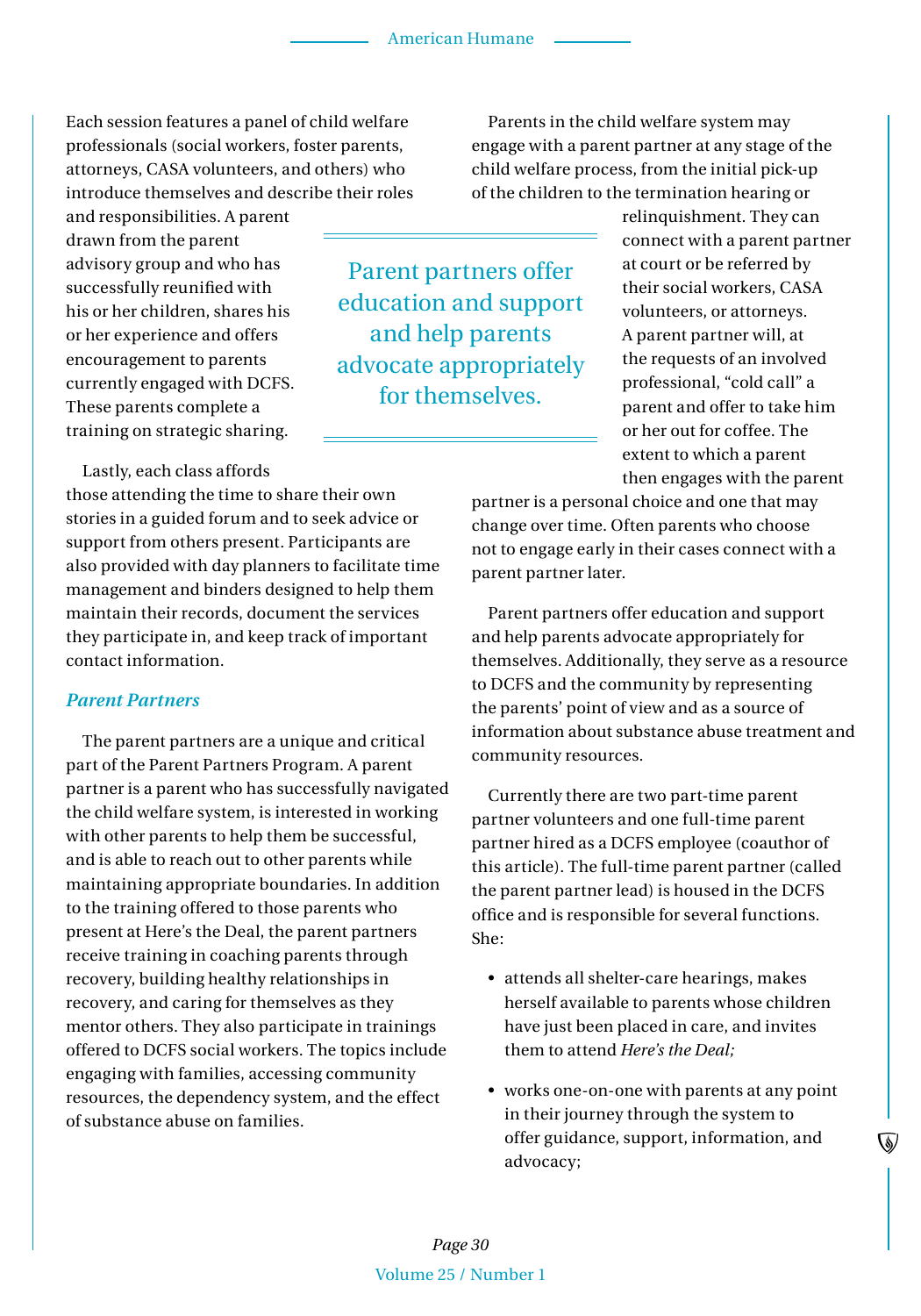- makes herself available to DCFS social workers and participates in team meetings and family team decision meeting staffings;
- supervises two part-time parent partners, who also work one-on-one with parents; and
- • cofacilitates the *Here's the Deal* sessions.

The program serves about 85 parents per month and initial parent feedback speaks to the value of "straight talk" and accessible information and support.

A Parent Partners Program logic model is presented in Figure 2.

#### *Innovative Features of the Parent Partners Program*

The Parent Mentoring Program had been successfully operating in the child welfare office in this region for more than 6 years when the idea of a parent partner program was fist discussed. Social workers and DCFS management had become accustomed to incorporating foster parents as part of the team and had observed, firsthand, the benefits to families. The parent partner lead had also become a familiar face around the office and many of the social workers had heard her speak about her family's road to reunification. These two factors were in part responsible for the seamless way that the Parent Partners Program was implemented in this area. To further facilitate adoption of the Parent Partners Program, rollout events were held and staff members were encouraged to interact with the parent partners both informally and in a caserelated context.

As a result of these efforts, the Parent Partners Program has enjoyed tremendous acceptance within the culture of child welfare practice. The larger child welfare community has embraced the program as well, in large part due to the early involvement of the attorney general's staff, the parents' attorneys and CASA. Parent partners are in court when dependency cases are heard and

the court commissioner recommends that parents coming before him meet with a parent partner and attend Here's the Deal. A memorandum of understanding is in place, designed to protect parent partners from testifying against the very parents with whom they have worked hard to build a trusting relationship.

The Parent Partners Program enjoys statewide support and program staff is frequently contacted to advise offices seeking to form similar programs in their communities. The parent partners have traveled to other areas to lend their support and to speak publicly in Vancouver about the success of the model.

#### *Parent Partners Program Challenges*

One systemic challenge common to efforts to employ reunified birth parents in the child welfare system is the child maltreatment and criminal histories of many of the parents seeking to be involved. In the case of some parents, this program was able to obtain waivers to the rule that prohibits volunteers with criminal histories from becoming official volunteers of the agency. These waivers permit these parent partners to drive state vehicles and to be reimbursed for their work-related mileage. These individuals are able to work one-on-one with parents seeking the support of a parent partner. Others with extensive felony histories or domestic violence convictions cannot be cleared under the state's current guidelines. These parent partners serve the program as public speakers, at Here's the Deal, and by performing supportive tasks that aid the program, such as helping with non-client-related clerical work and organizing a clothing closet for children.

#### **Conclusions and Implications**

Engaging parents involved with the child welfare system and attending to their most basic needs is often a precursor to taking up services aimed at behavioral change. For instance, stable housing is considered an important adjunct to successful substance abuse (Sun, Shillington,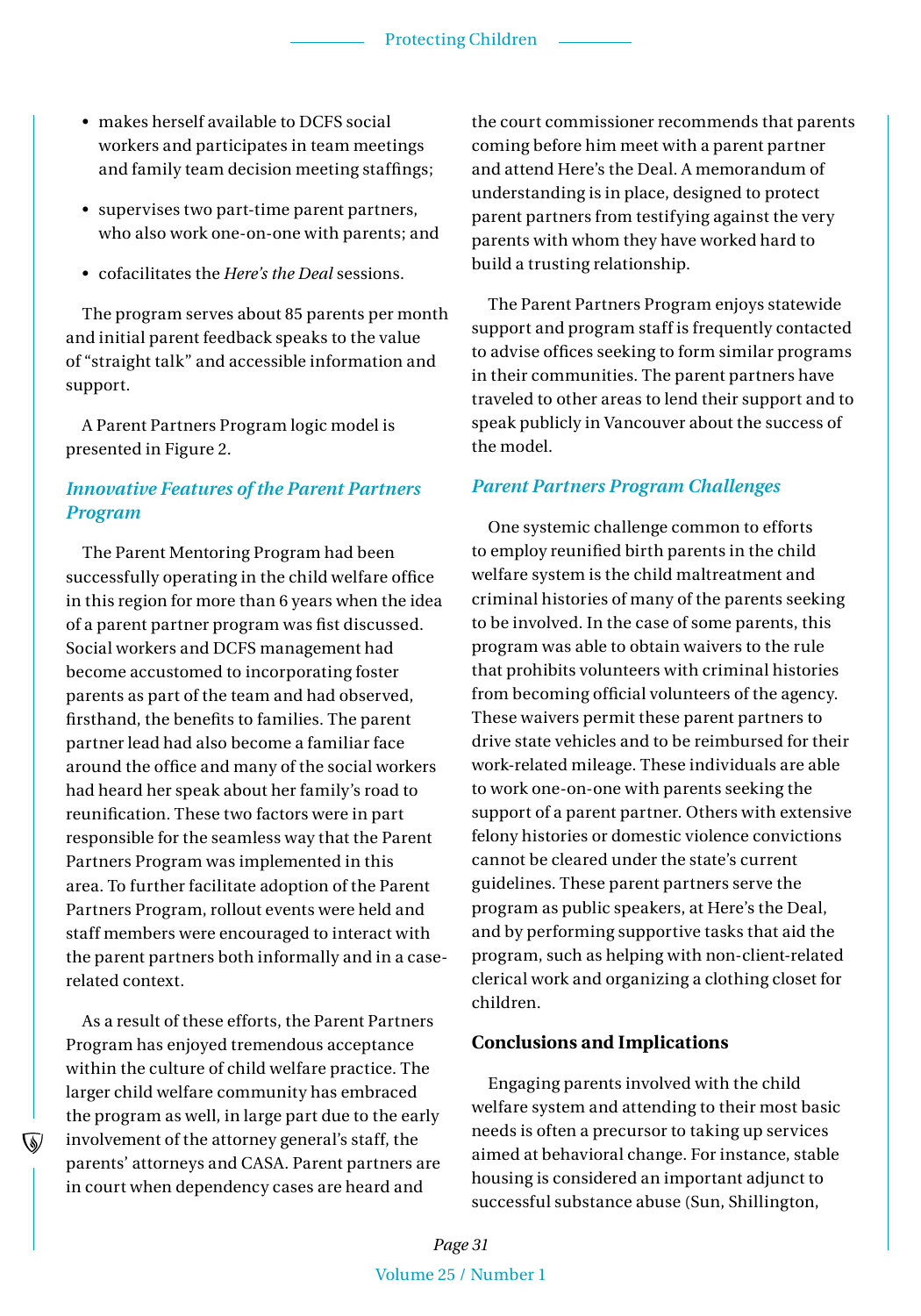#### **Figure 2. Parent Partners Program Logic Model**

#### **Program Inputs**

Parents at any point in the dependency process

Referral sources: social workers, attorneys, CASA volunteers, or self

Parent partner volunteers

Parent partner employed by DCFS

Training for parent partners

DCFS program coordinator

Parent advisory group

**Activities**

Monthly *Here's The Deal* sessions

Education, support, and advocacy based on parent preference and need

Help accessing services and building communication skills

Attending family team decision making conferences and AA/NA meetings at request of parents

Identifying, developing, and sharing community resources with social workers and parents

Social workers gain parent perspective through trainings and individual consultation

#### **Outputs**

Parents' *voice* and perspective are evident within the child welfare system

Parents become more informed consumers of the child welfare system and the services available

Parents are able to advocate for themselves

Parents move more quickly through their anger

Parents develop good working relationships with their social workers

Parents more quickly engage in services

Parents are able to make informed decisions for themselves and their children

Social workers become more knowledgeable about the parents' experience

#### Volume 25 / Number 1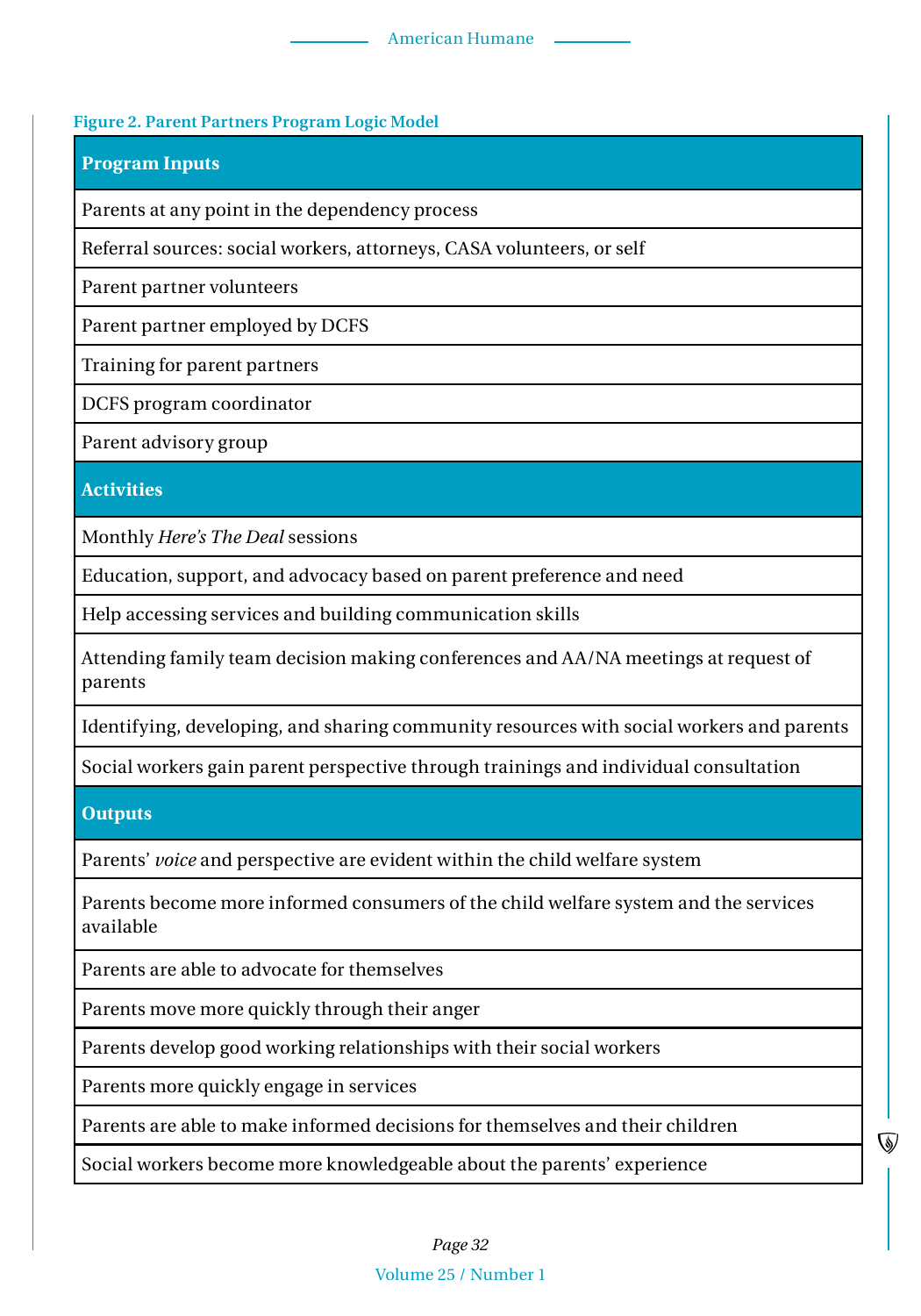#### Protecting Children

Hohman, & Jones, 2001) and mental health treatment (Buckner, Bassuk, & Zima, 1993), problems common among child welfare-involved families. However, child welfare workers are not able to devote the time necessary to help parents obtain resources such as housing. In the absence of reliable and knowledgeable informal systems of support, vulnerable parents are left to the difficult task of arranging all that is needed to set up a household on their own.

We have described two innovative approaches to assisting families that have been successfully implemented in a public child welfare agency. The first draws on the expertise of foster parents and the second on the unique knowledge and understanding of parents who have successfully navigated the system. Helpers in both models occupy that distinctive space between friend and professional. They have specialized knowledge about the inner workings of child welfare, but they do not have the power and authority inherent in the social work role. This affords them the opportunity to establish a relationship with parents and to provide information and tools that facilitate parent success. They also act as cultural brokers, translating the language and requirements of the bureaucracy into terms understandable to the family (Hess, Barr, & Hunt, 2009; Singh, McKay, & Singh, 1999), an especially helpful service in child welfare, which is beset by myriad legal mandates, permanency planning timelines, and organizational jargon. They also tailor support to the specific needs of a parent within a culturally appropriate framework.

Programs such as those described in this article are growing in number nationally (Cohen & Canan, 2006) but they largely remain untested. There is a need to rigorously evaluate these models if they are to be widely implemented and sustained. Nonetheless, preliminary results are promising and anecdotal feedback from parents and social workers is positive.

#### **References**

Altman, J. C. (2005). Engagement in children, youth and family services: Current research and promising approaches. In G. P. Mallon & P. McCartt Hess (Eds.), *Child welfare for the 21st century: A handbook of practices, policies and programs* (pp. 72-86). New York: Columbia University Press.

Berg, I. K., & Kelly, S. (2000). *Building solutions in child protective services.* New York: W.W. Norton.

Buckner, J. C., Bassuk, E. L., & Zima, B. T. (1993). Mental health issues affecting homeless women: Implications for intervention. *American Journal of Orthopsychiatry, 63*(3), 385-99.

Christensen, D. N., Todahl, J., Barrett, W. C. (1999). *Solution-based casework: An introduction to clinical and case management skills in casework practice.* New York: Walter de Gruyter.

Cohen, E., & Canan. L. (2006). Closer to home: Parent mentors in child welfare. *Child Welfare, 85*(5), 867-884.

Connolly, M. (with McKenzie, M.). (1999). *Effective participatory practice: Family group conferencing in child protection.* New York: Aldine de Gruyter.

Corby, B., Millar, M., & Young, L. (1996). Parental participation in child protection work: Rethinking the rhetoric. *British Journal of Social Work, 26*(4), 475-492.

Diorio, W. D. (1992). Parental perceptions of the authority of public child welfare caseworkers. Families in Society: *The Journal of Contemporary Human Services, 73*(4), 222-235.

Dumbrill, G. C. (2006). Parental experience of child protection intervention: A qualitative study. *Child Abuse & Neglect, 30*(1), 27-37.

Hess, J. Z., Barr, S. C., Hunt, G. D. (2009). The practice of family mentoring and advocacy: A theoretical investigation of critical issues. *Families in Society: The Journal of Contemporary Social Services, 90*(2), 189-195.

Kemp, S. P., Marcenko, M. O., Hoagwood, K., & Vesneski, W. (2009). Engaging parents in child welfare services: Bridging family needs and child welfare mandates. *Child Welfare, 88*(1), 101-126.

Kerkorian, D., McKay, M., & Bannon, W. (2006). Seeking help a second time: Parents'/caregivers' characterizations of previous experiences with mental health services for their children and perceptions of barriers to future use. *American Journal of Orthopsychiatry, 76*(2), 161-166.